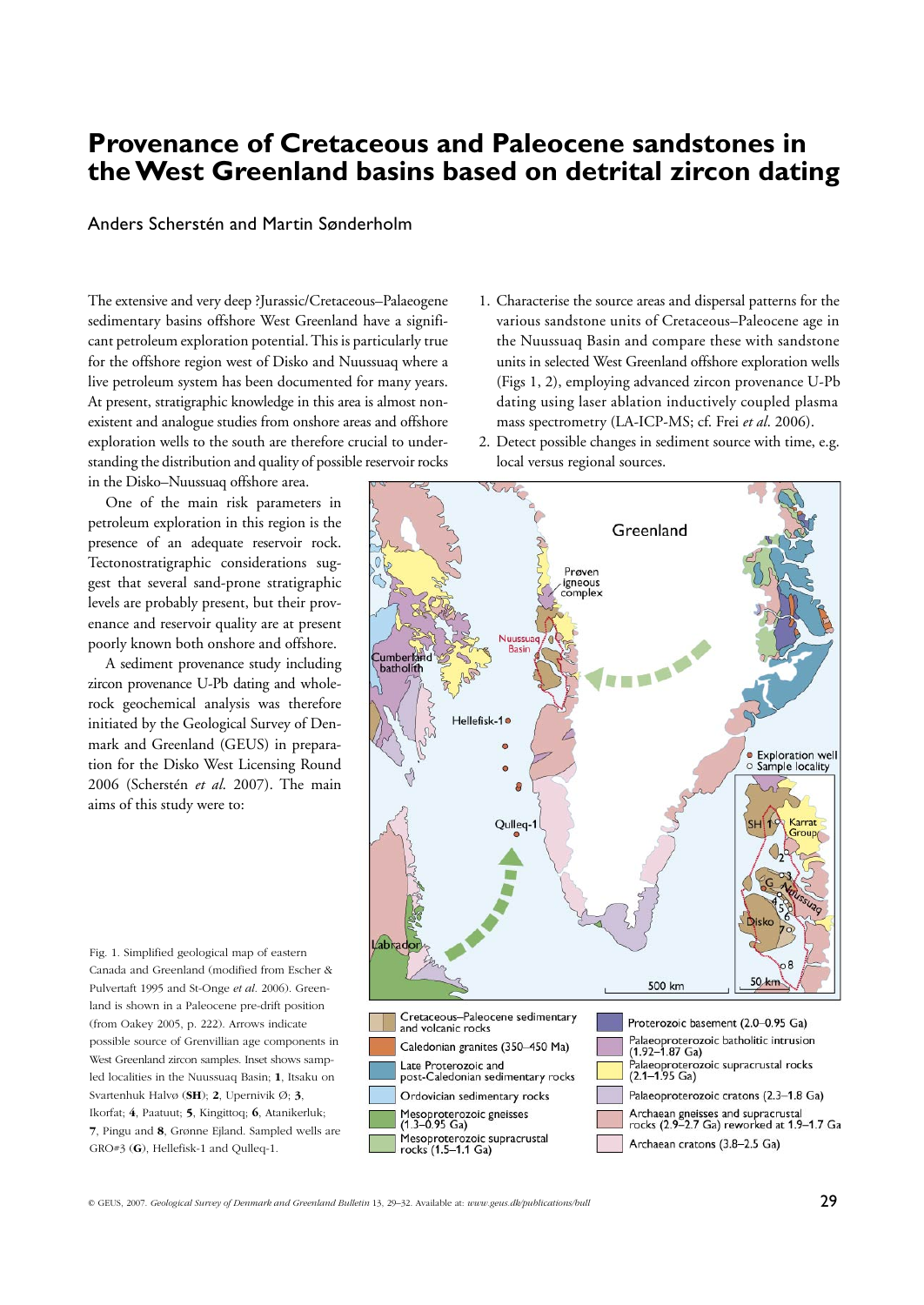

Fig. 2. Simplified stratigraphic scheme of the Nuussuaq Basin and West Greenland offshore region showing stratigraphic distribution of analysed samples.

Zircon as a provenance tool is receiving increasing attention and has proven to be a powerful indicator of clastic sedi ment sources, a tracer of the Earth's oldest materials, and a tracer of continental crust-forming processes (Froude *et al*. 1983; Williams & Claesson 1987; Dodson *et al*. 1988; Fedo *et al*. 2003; Hawkesworth & Kemp 2006). Zircon is common in continental rocks and it is assumed that its distribution in sediments will normally represent the source rocks. Although there are several complications, the sediment zircon U-Pb age frequency should in general terms mirror the relative proportions of different source materials. This assumption is particularly important if exotic components can be identified, as their frequency will provide an estimate of the exotic influx: it may also be essential in tracing sediment paths that affect the detrital compositions and subsequent diagenetic history of possible hydrocarbon reservoir rocks.

#### **Cretaceous sediment provenance**

It is assumed that the age structure of the North Atlantic cratons surrounding the study area is well enough known to constrain the origin of the source components that contributed to the sediments. Archaean gneisses that range from 3850 to 2600 Ma (Hollis *et al*. 2006) dominate southern West Greenland. Important peaks occur at 3600, 3100, 2900 and 2700 Ma. Farther north, the Archaean basement was reworked during the Nagssugtoqidian/Rinkian orogeny, which adds an age peak centred at 1900–1750 Ma (Figs 1, 3; Connelly *et al*. 2000).

As part of this study, 4262 grains were dated from 65 sediment samples from eight localities in the Nuussuaq Basin and three exploration wells (Fig. 1; Scherstén *et al*. 2007). Data that are >10% discordant were filtered out as they are more likely to be disturbed by common Pb contamination, ancient Pb-loss and mixed domains. The remaining 2735 grains display a relative age distribution that is dominated by age peaks between ~2500–3200 Ma (Fig. 3). There is also a peak at ~3600 Ma, which constitutes several samples suggesting that 3600 Ma age components are perhaps more abundant than those from the well-known Godthåbsfjord area (Friend & Nutman 2005; Hollis *et al*. 2006). A ~1900



Fig. 3. Relative 207Pb/206Pb age distribution of 2735 <10% discordant zircon grains from the Cretaceous–Palaeogene sediments in this study (red curve). The relative probability reflects the likelihood of finding any given age, although the ~1900 Ma peak is overrepresented due to sampling bias. Zircon ages from the Qulleq-1 well show small but significant peaks at ~1600–1700 and ~1100 Ma (n is the number of grains that are within error of 1600 and 1100 Ma, respectively). These appear to be coupled and may have been either derived from East Greenland or the Canadian Shield. See text for further discussion.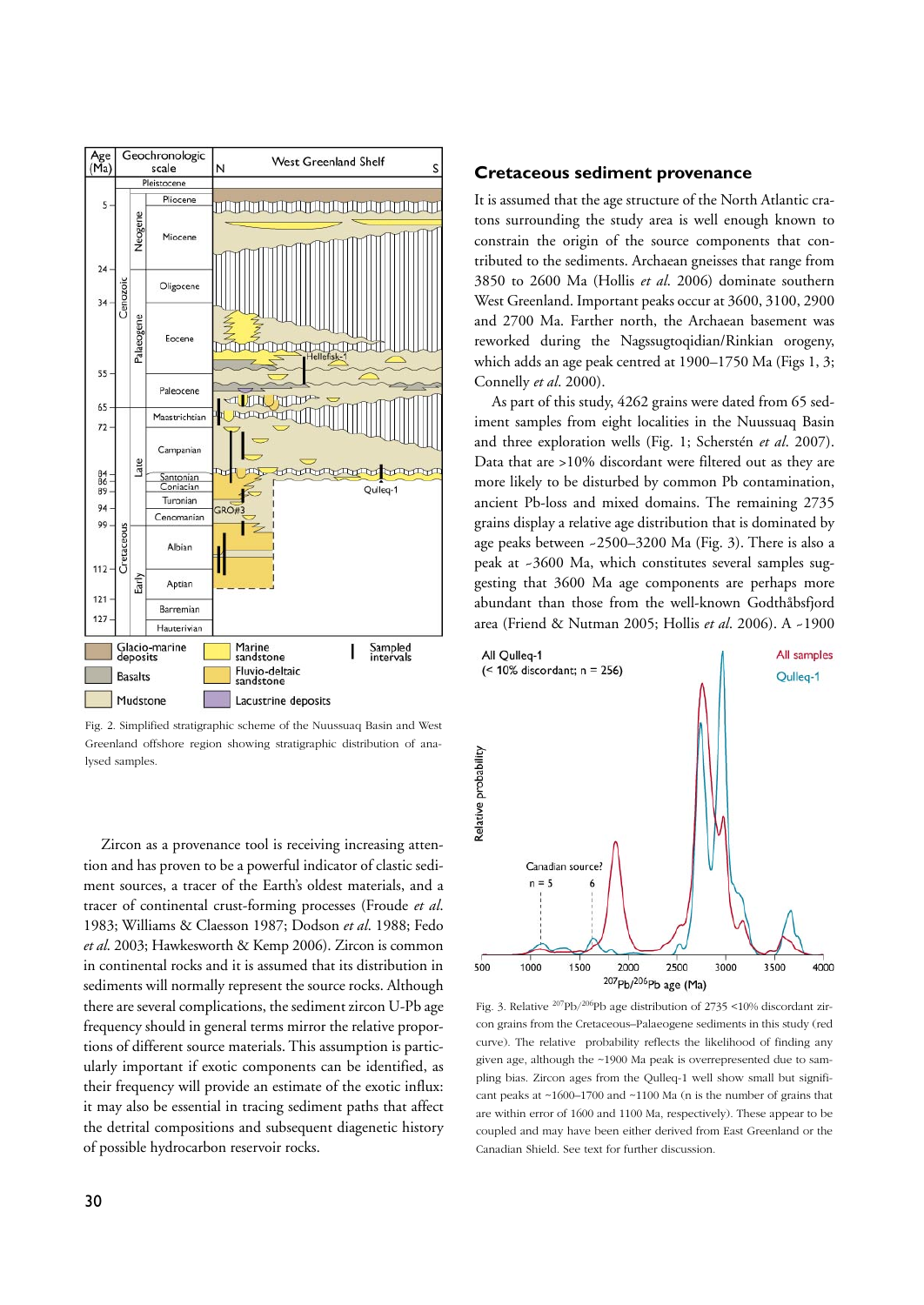Ma peak is also distinct, but is probably overrepresented due to sampling bias through the many samples taken at Itsaku where this age component is strongly represented in comparison to the sediments farther south (see discussion below). The 1900 Ma peak is slightly asymmetric with a tail towards younger ages and an age component around 1600–1700 Ma. The overall age distribution is in excellent agreement with a source from the West Greenland crystalline basement; and the zircon data support the existing depositional models indicating that a major deltaic system drained into the Nuussuaq Basin from the east-south-east during Cretaceous–Paleocene time (Pedersen & Pulvertaft 1992).

A small but significant peak at ~1100 Ma suggests a distal component that is not readily explained by derivation from the West Greenland crystalline basement as described above. This component seems to be associated with the 1600–1700 Ma occurrence noted above (Fig. 3). Two possible sources can explain the dual peaks: from East Greenland or Labrador (Fig. 1). If an East Greenland origin is favoured, it would be anticipated that this signature would also be associated with Caledonian ages between 380 and 480 Ma, which have not yet been identified (Figs 1, 3). Given the large number of grains analysed, it would be expected that even a very small contribution would have been detected suggesting Labrador as the most likely source for the 1100 Ma peak. A southern, Labrador source for the 1100 Ma component in the Qulleq-1 well is corroborated by the absence of the 1900 Ma peak that is ubiquitous in the Nuussuaq Basin to the north (Fig. 4). The samples from the Qulleq-1 well are dominated by Archaean ages without contributions from rocks reworked during the Nagssugtoqidian/Rinkian orogenic event.

In the Nuussuaq Basin the 1100 Ma component is very rare in the onshore, deltaic facies and occurs almost exclusively in the deep-water deposits in accordance with a longshore transport component from the south as the source of this component. However, current data from turbidite channel units on western Nuussuaq show transport directions towards the south (Dam & Sønderholm 1994). It is not possible to explain this apparent discrepancy based on the present database. More data including the other offshore wells will be needed to elucidate the possible interconnections and transport paths in the West Greenland offshore basins.

## **Paleocene point source provenance on Svartenhuk Halvø**

A set of samples was collected on Itsaku on Svartenhuk Halvø where a major hiatus separates an Upper Albian to Lower Cenomanian deltaic succession from an Upper Campanian to Paleocene marine turbidite succession. The detrital zircon age



Fig. 4. Relative probability diagram for <sup>207</sup>Pb/<sup>206</sup>Pb ages for zircon from Upper Albian – Cenomanian deltaic sediments (red) and Upper Cam panian/Maastrichtian – Paleocene marine sediments (blue) on Itsaku, Svartenhuk Halvø. The deltaic deposits display a pattern that is typical for the sediments in the Nuussuaq Basin, whereas the constrained pattern of the overlying marine deposits is unique and seems to require a single point source.

distribution in the deltaic succession is typical for the Nuussuaq Basin and dominated by a distinct peak at ~2800 Ma; this is flanked by scattered peaks between 2400 and 3200 Ma (Fig. 4), as well as significant peaks at 3600–3800 Ma representing Eoarchaean components. A 1900 Ma peak is another typical feature of the Nuussuaq Basin sediments, whereas the occurrences of 1100 and 1600–1700 Ma peaks are more intermittent (see above). The overall pattern is in good agreement with that of the general West Greenland Cretaceous population and deltaic deposition from the eastsouth-east.

The zircon age distribution of the overlying turbidite succession is in stark contrast to the lower section (Fig. 4). Here, the zircon population forms a single, well-defined ~1900 Ma peak with an apparent normal distribution indicative of a single point source with respect to zircon. The only known source that fits this distribution is the  $1869 \pm 9$  Ma Prøven igneous complex (Fig. 1; Thrane *et al.* 2005). Assuming the Prøven igneous complex forms a single source to the upper part of the succession, a Tukey's biweight mean of  $1872 \pm 4$  $Ma$  ( $n = 275$ ) can be calculated, which is in excellent agreement with the Prøven igneous complex. A few grains scatter towards 2700 Ma, which likely reflects inherited components, in accordance with its derivation from lower continental crust (Thrane *et al.* 2005).

Trace element systematics in zircon may provide further constraints on zircon origin in provenance studies (Hoskin & Ireland 2000). However, several hurdles need to be overcome. For instance, many features are shared intimately between zircon that are derived from widely different sources (Hoskin & Ireland 2000), and in a detrital population each grain has